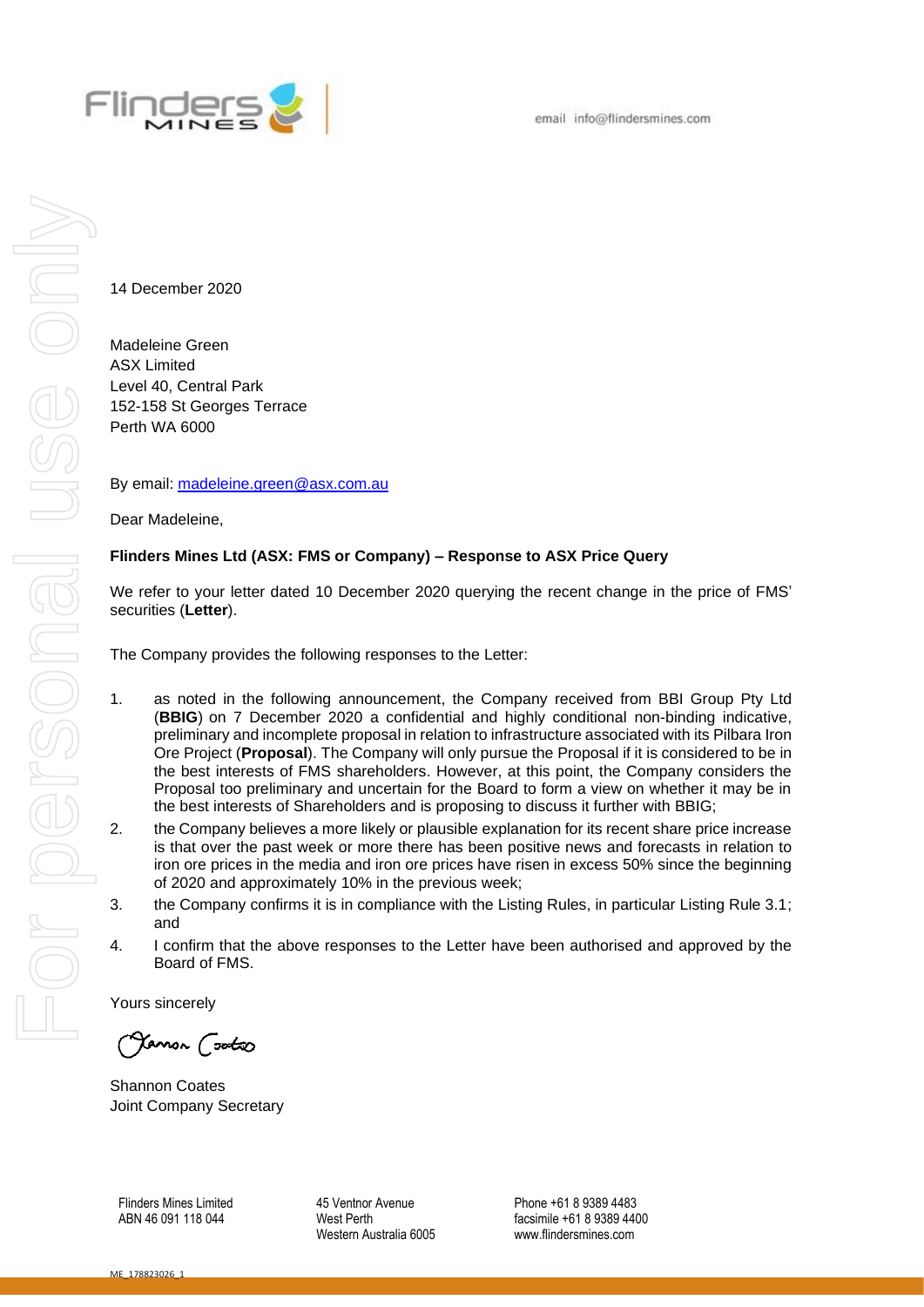10 December 2020

Reference: 28794

Ms Shannon Coates Company Secretary Flinders Mines Limited

By email: shannon@evolutioncapital.com.au

Dear Ms Coates

# **Flinders Mines Limited ('FMS'): Price - Query**

ASX refers to the change in the price of FMS's securities from a low of \$0.845 at the close of trade on Tuesday 8 December 2020 to an intra-day high of \$1.38, today Thursday 10 December 2020.

## **Request for information**

In light of this, ASX asks FMS to respond separately to each of the following questions and requests for information:

- 1. Is FMS aware of any information concerning it that has not been announced to the market which, if known by some in the market, could explain the recent trading in its securities?
- 2. If the answer to question 1 is "yes".
	- (a) Is FMS relying on Listing Rule 3.1A not to announce that information under Listing Rule 3.1? Please note that the recent trading in FMS's securities would suggest to ASX that such information may have ceased to be confidential and therefore FMS may no longer be able to rely on Listing Rule 3.1A. Accordingly, if the answer to this question is "yes", you need to contact us immediately to discuss the situation.
	- (b) Can an announcement be made immediately? Please note, if the answer to this question is "no", you need to contact us immediately to discuss requesting a trading halt (see below).
	- (c) If an announcement cannot be made immediately, why not and when is it expected that an announcement will be made?
- 3. If the answer to question 1 is "no", is there any other explanation that FMS may have for the recent trading in its securities?
- 4. Please confirm that FMS is complying with the Listing Rules and, in particular, Listing Rule 3.1.
- 5. Please confirm that FMS's responses to the questions above have been authorised and approved under its published continuous disclosure policy or otherwise by its board or an officer of FMS with delegated authority from the board to respond to ASX on disclosure matters.

### **When and where to send your response**

This request is made under Listing Rule 18.7. Your response is required as soon as reasonably possible and, in any event, by no later than **11:45 AM AWST Thursday, 10 December 2020**. You should note that if the information requested by this letter is information required to be given to ASX under Listing Rule 3.1 and it does not fall within the exceptions mentioned in Listing Rule 3.1A, FMS's obligation is to disclose the information 'immediately'. This may require the information to be disclosed before the deadline set out in the previous paragraph and may require FMS to request a trading halt immediately.